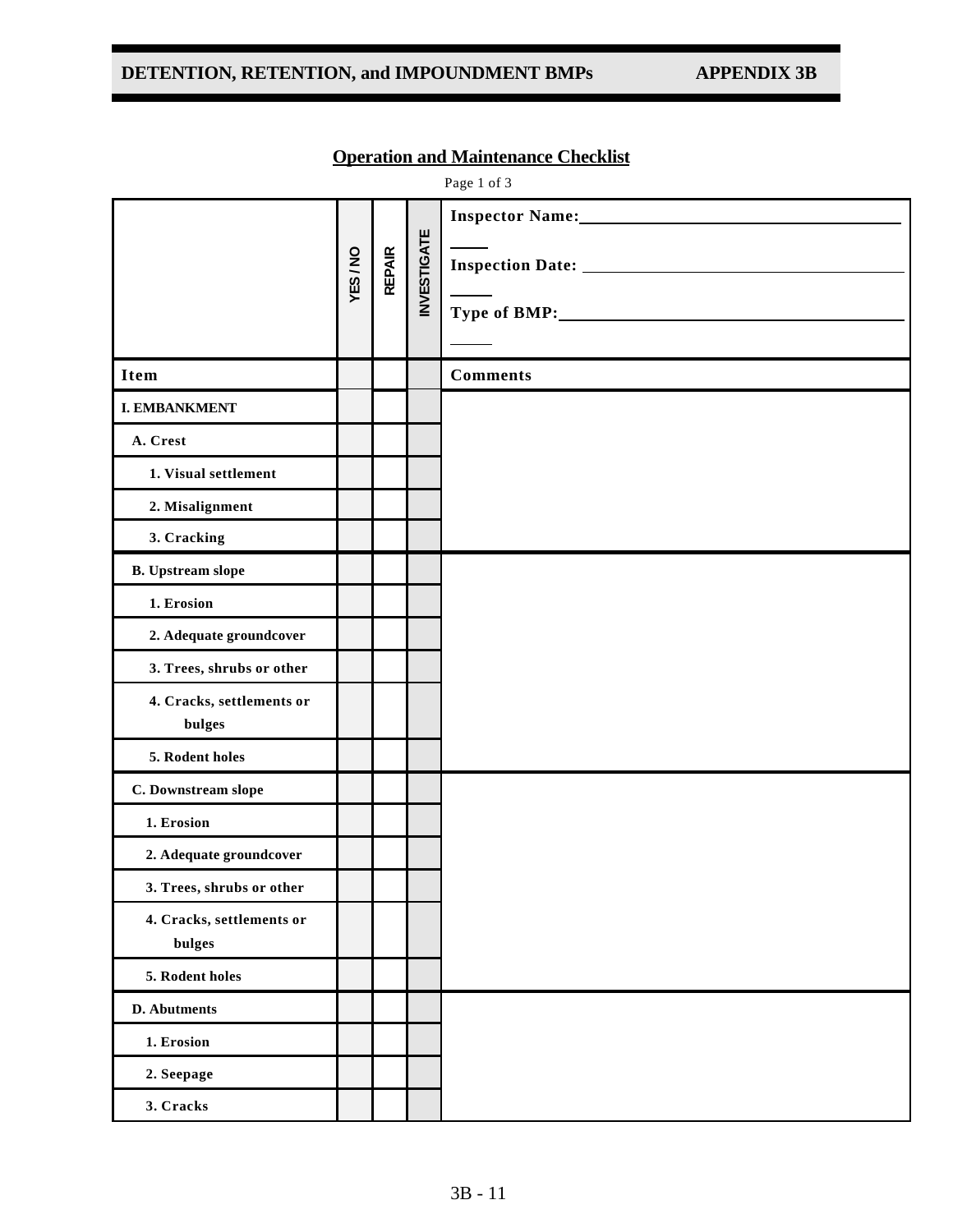## DETENTION, RETENTION, and IMPOUNDMENT BMPs APPENDIX 3B

|  | <b>Operation and Maintenance Checklist</b> |  |
|--|--------------------------------------------|--|
|  |                                            |  |

Page 2 of 3

|                                                | YES/NO | <b>REPAIR</b> | <b>INVESTIGATE</b> | $\qquad \qquad -$<br>Inspection<br>Type of |
|------------------------------------------------|--------|---------------|--------------------|--------------------------------------------|
| E. Drainage, seepage control                   |        |               |                    |                                            |
| 1. Internal drains flowing                     |        |               |                    |                                            |
| 2. Seepage at toe                              |        |               |                    |                                            |
| <b>II.EMERGENCY SPILLWAY</b>                   |        |               |                    |                                            |
| 1. Eroding or backcutting                      |        |               |                    |                                            |
| 2. Obstructed                                  |        |               |                    |                                            |
| 3. Leaking                                     |        |               |                    |                                            |
| 4. Operational                                 |        |               |                    |                                            |
| <b>IV. PRINCIPAL SPILLWAY</b><br><b>BARREL</b> |        |               |                    |                                            |
| 1. Seepage into conduit                        |        |               |                    |                                            |
| 2. Debris present                              |        |               |                    |                                            |
| 3. Displaced or offset joints                  |        |               |                    |                                            |
| V. OUTLET PROTECTION/<br><b>STILLING BASIN</b> |        |               |                    |                                            |
| 1. Obstructed                                  |        |               |                    |                                            |
| 2. Adequate riprap                             |        |               |                    |                                            |
| 3. Undercutting at outlet                      |        |               |                    |                                            |
| 4. Outlet channel scour                        |        |               |                    |                                            |
| VI. BASIN & UPLAND<br><b>BUFFER AREA</b>       |        |               |                    |                                            |
| A. Low flow channel                            |        |               |                    |                                            |
| 1. Erosion                                     |        |               |                    |                                            |
| 2. Adequate vegetation                         |        |               |                    |                                            |
| 3. Obstructed                                  |        |               |                    |                                            |